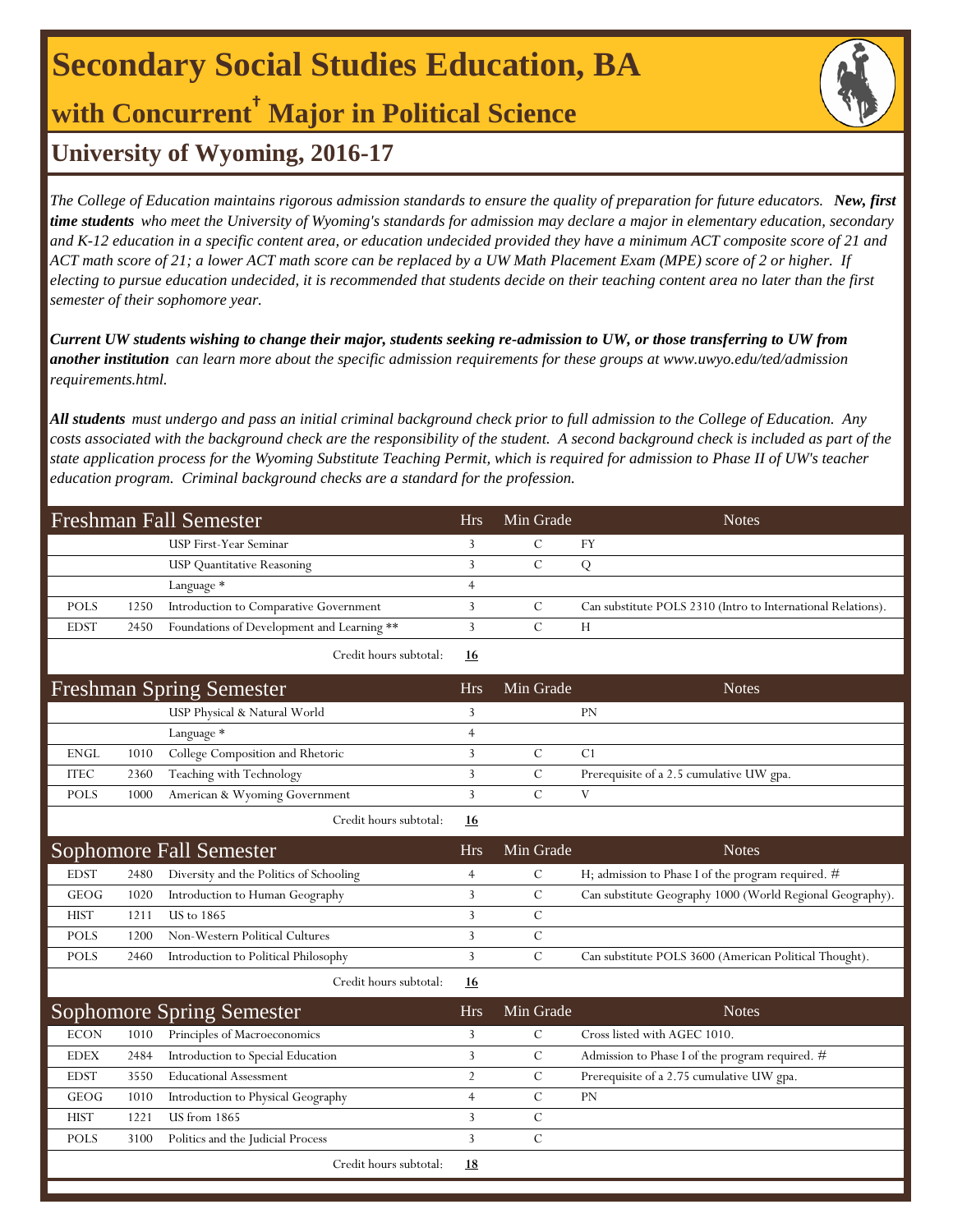# **Secondary Social Studies Education, BA**

# **with Concurrent† Major in Political Science**



### **University of Wyoming, 2016-17**

|             |      | <b>Junior Fall Semester</b>                      | <b>Hrs</b>     | Min Grade      | <b>Notes</b>                                                              |
|-------------|------|--------------------------------------------------|----------------|----------------|---------------------------------------------------------------------------|
| <b>ECON</b> | 1020 | Principles of Microeconomics                     | 3              | C              | Cross listed with AGEC 1020.                                              |
| <b>HIST</b> | 1110 | <b>Western Civilization I</b>                    | 3              | С              | Can substitute HIST 1320 (World History to 1750).                         |
| <b>POLS</b> | 4100 | Constitutional Law: Institutional Powers         | 3              | C              |                                                                           |
|             |      | <b>Upper Division Political Science Elective</b> | 3              | $\mathcal{C}$  |                                                                           |
|             |      | <b>Political Science Elective</b>                | 3              | $\mathcal{C}$  |                                                                           |
|             |      | Credit hours subtotal:                           | 15             |                |                                                                           |
|             |      | <b>Junior Spring Semester</b>                    | <b>Hrs</b>     | Min Grade      | <b>Notes</b>                                                              |
| <b>EDST</b> | 3000 | Teacher as Practitioner                          | 6              | C              | C2; admission to Phase II of the program required. #                      |
| <b>HIST</b> | 1120 | Western Civilization II                          | 3              | $\mathcal{C}$  | Can substitute HIST 1330 (World History since 1750).                      |
| <b>POLS</b> | 4110 | Constitutional Law: Civil Liberties & Rights     | 3              | С              | Prerequisites: POLS 1000; POLS 3100 recommended.                          |
|             |      | <b>Upper Division History Elective</b>           | 3              | $\mathcal{C}$  |                                                                           |
|             |      | Credit hours subtotal:                           | 15             |                |                                                                           |
|             |      | <b>Senior Fall Semester</b>                      | <b>Hrs</b>     | Min Grade      | <b>Notes</b>                                                              |
| <b>EDSE</b> | 3273 | Methods I: Secondary Social Studies Education    | 3              | $\mathcal{C}$  | Admission to Phase IIIa of the program required. #                        |
| <b>EDSE</b> | 4273 | Methods II: Secondary Social Studies Education   | $\overline{4}$ | $\mathcal{C}$  | C3; admission to Phase IIIa of the program required. #                    |
|             |      | Political Science Seminar                        | 3              | C              |                                                                           |
|             |      | <b>Upper Division Political Science Elective</b> | 3              | $\overline{C}$ |                                                                           |
|             |      | Elective                                         | 3              |                |                                                                           |
|             |      | Credit hours subtotal:                           | 16             |                |                                                                           |
|             |      | <b>Senior Spring Semester</b>                    | <b>Hrs</b>     | Min Grade      | <b>Notes</b>                                                              |
| <b>EDSE</b> | 4500 | Residency in Teaching                            | 15             | S              | Admission to Phase IIIb of the program required; offered S/U<br>only. $#$ |
|             |      | Credit hours subtotal:                           | <u>15</u>      |                |                                                                           |
|             |      | <b>TOTAL CREDIT HOURS:</b>                       | 127            |                |                                                                           |

This is a guide for course work in the major; actual course sequence may vary by student. Please refer to the online student degree evaluation, and consult with an academic advisor. • Not all courses are offered every semester and some electives may have prerequisites. Students should review the course descriptions in the *University Catalog* and consult with their academic advisor to plan accordingly.

#### **University of Wyoming requirements:**

Students must have a minimum cumulative GPA of 2.0 to graduate. • Students must complete 42 hours of upper division (3000-level or above) coursework, 30 of which must be from the University of Wyoming. • Courses must be taken for a letter grade unless offered only for S/U. • University Studies Program (USP) Human Culture (H) and Physical & Natural World (PN) courses must be taken outside of the major subject, but can be cross-listed with the major.

#### **College of Education requirements:**

This plan assumes student college readiness. Students should be able to start taking 1000-level courses the first semester of college. All professional education courses must be completed with a grade of C or higher. Grades of C- or lower will not satisfy this requirement.